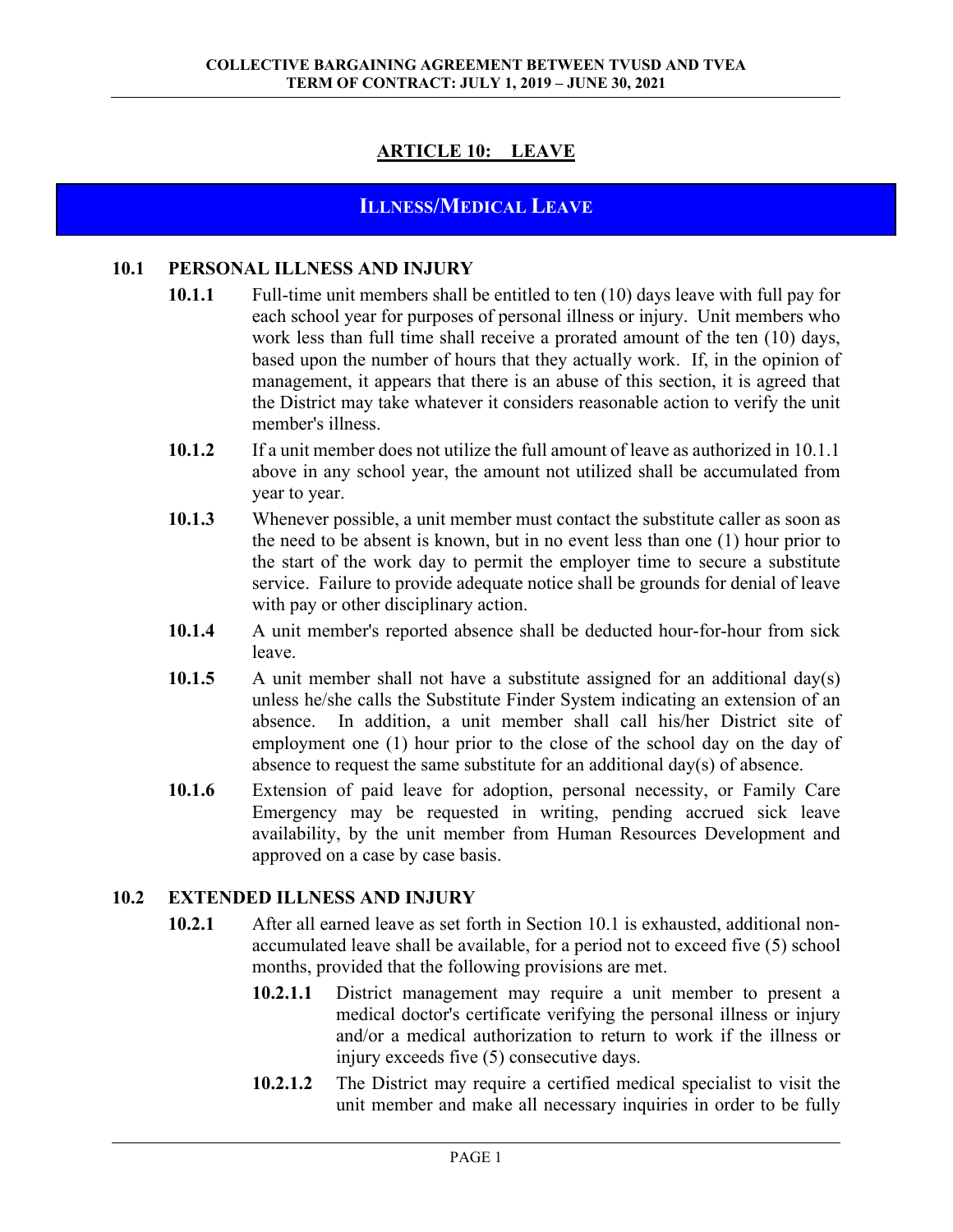informed as to the nature and severity of the illness or injury, and to report such findings to the Superintendent or designee.

- **10.2.1.3** If the report concludes that the absence is not due to personal illness or injury, or that the illness is not sufficiently severe to warrant continued absence, then the Superintendent or designee, after notice to unit member, may refuse to grant such leave.
- **10.2.1.4** If requested by the District management, a unit member shall not return to work until he submits a medical doctor's authorization to return to work.
- **10.2.1.5** The amount deducted for leave purposes from the unit member's salary shall be the amount actually paid a substitute employee employed to fill the position during the leave, or if no substitute is employed, the amount which would have been paid to a substitute.

# **10.3 INDUSTRIAL ACCIDENT**

- **10.3.1** Unit members will be entitled to industrial accident leave according to the provisions in Education Code Section 44984 for personal injury which has qualified for worker's compensation under the provisions of the State Compensation Insurance Fund.
- **10.3.2** Such leave shall not exceed sixty (60) days during which the schools of the District are required to be in session or when the employee would otherwise have been performing work for the District in any one fiscal year for the same industrial accident.
- **10.3.3** The District has the right to have the unit member examined by a physician designated by the District to assist in determining the length of time during which the unit member will be temporarily unable to perform assigned duties and the degree to which a disability is attributable to the injury involved.
- **10.3.4** For any days of absence from duty as a result of the same industrial accident, the unit member shall endorse to the District any wage loss benefit check from the State Compensation Insurance Fund which would make the total compensation from both sources exceed 100 percent of the amount the unit member would have received as salary had there been no industrial accident or illness.
- **10.3.5** If the unit member fails to endorse to the District any wage loss disability, indemnity check received on account of the industrial accident or illness as provided above, the District shall deduct from the unit member's salary warrant the amount of such disability indemnity actually paid to and retained by the unit member.

# **FAMILY CARE RELATED LEAVE**

# **10.4 ILLNESS – FAMILY MEMBER**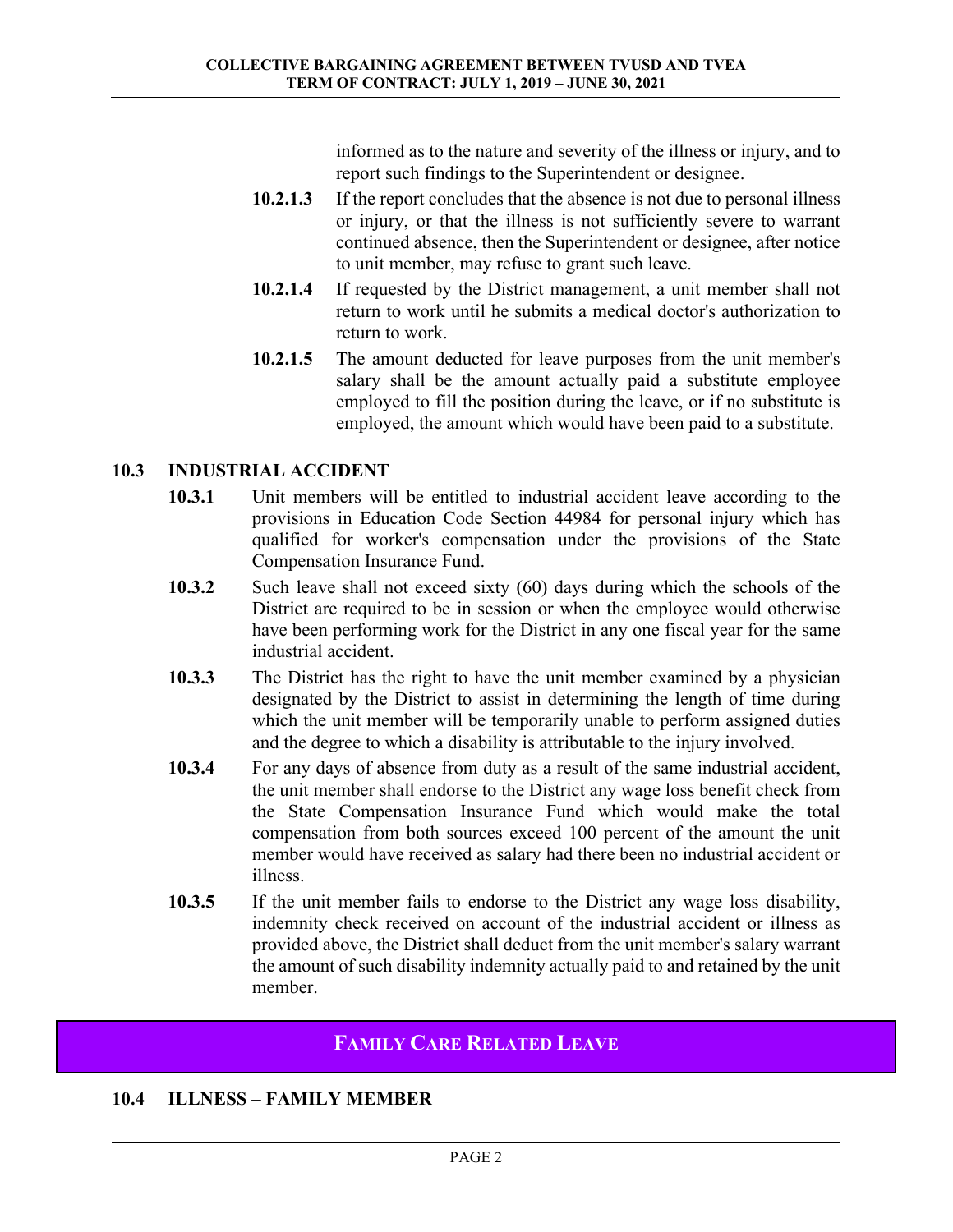Unit members shall be entitled to use accrued sick leave to care for sick/ill family members. In the event that the unit member claiming Illness-Family Care leave has exhausted his/her accrued sick leave, the member will be docked his/her per diem for each absence.

For the purposes of this provision, family member is defined as:

(1) A child, which for purposes of this section means a biological, adopted, or foster child, stepchild, legal ward, or a child to whom the employee stands in loco parentis. This definition of a child is applicable regardless of age or dependency status.

(2) A biological, adoptive, or foster parent, stepparent, or legal guardian of an employee or the employee's spouse or registered domestic partner, or a person who stood in loco parentis when the employee was a minor child.

- (3) A spouse.
- (4) A registered domestic partner.
- (5) A grandparent.
- (6) A grandchild.

(7) A sibling.

#### **10.5 PAID PARENTAL (CHILD BONDING) LEAVE**

This section shall remain in effect as long as Education Code section 44977.5, as it is currently comprised, remains in effect. For purposes of this section, "parental leave" means leave for the purpose of bonding with the unit member's newborn child, or with a newly placed child in the unit member's household for adoption or foster care. Parental leave does not include leave taken for the employee's disability due to pregnancy, childbirth, or recovery therefrom.

Unit members shall use current and accumulated sick leave for parental leave, for up to 12 workweeks.

When a unit member with at least one year of District service has exhausted all current and accumulated sick leave and continues to be absent on account of parental leave, he or she shall be entitled to difference pay for the remainder of the 12-week leave.

If the eligible unit member's need for family care leave is foreseeable, he/she shall provide the District with reasonable notice of the need for the leave.

Parental leave must be used within 12 months following the birth or placement of the child. The basic minimum duration of the leave shall be two weeks. However, the District shall grant a request for leave under this section of less than two weeks' duration on any two occasions and may grant requests for additional occasions of leave lasting less than two weeks.

Parental leave under this section runs concurrently with parental (child bonding) leave under the California Family Rights Act (CFRA). The total amount of parental leave may not exceed 12 workweeks in any 12-month period.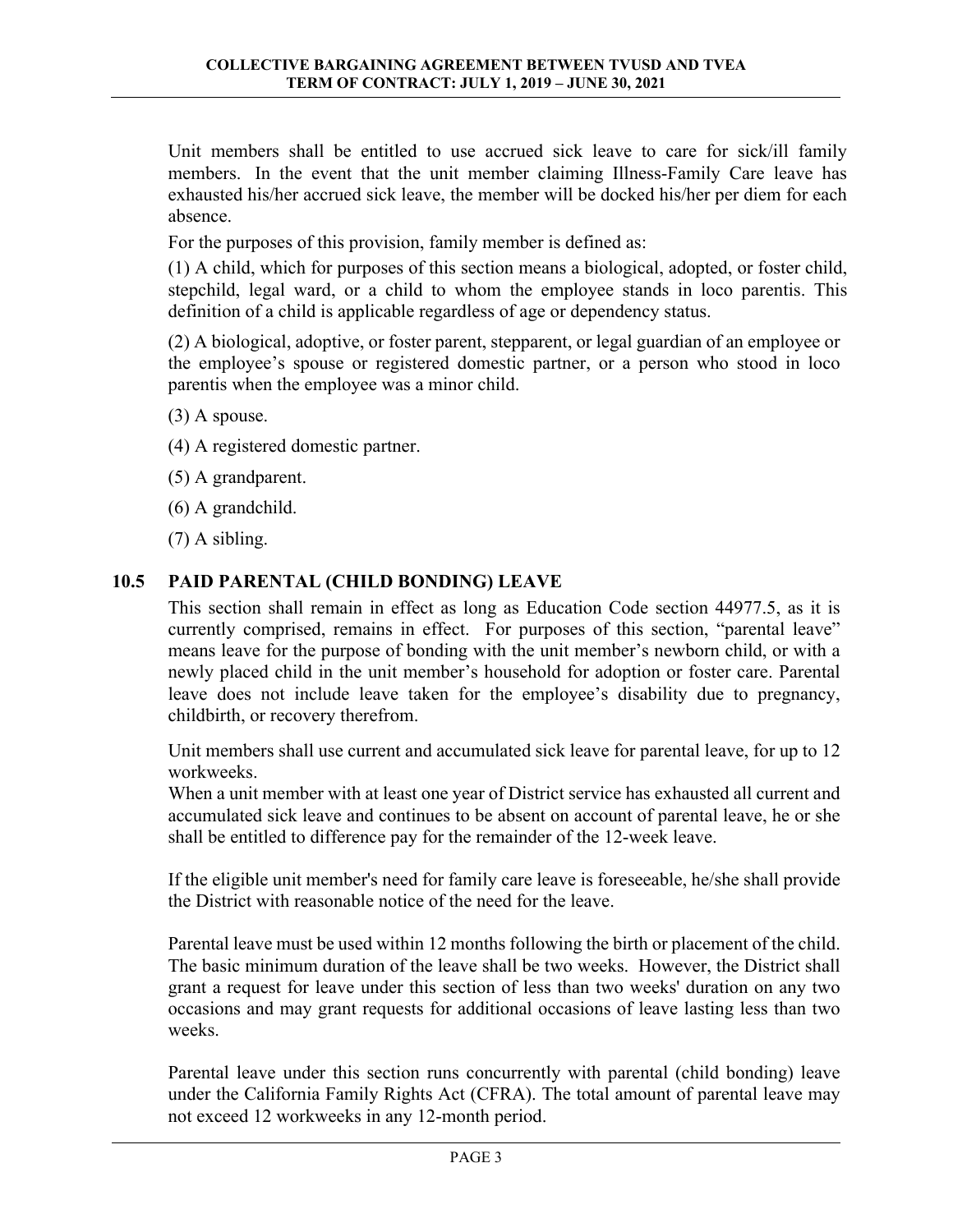Should Education Code section 44977.5 be changed, the parties shall, within 30 days, meet and negotiate changes to this article to conform with the legislative changes.

- **10.5.1** Leave without pay or other benefits may be granted to a unit member for preparation for child bearing and child rearing.
- **10.5.2** The unit member shall request such leave as soon as practicable, but under no circumstances less than twenty (20) working days prior to the date on which the leave is to begin. Such requests shall be in writing and shall include a statement as to the dates the employee wishes to begin and end the leave without pay.
- **10.5.3** The determination as to the date upon which the leave shall begin and the duration of such leave shall be made at the discretion of the District when considering the scheduling and replacement problems of the District, but in no case shall such leave be granted for more than twelve (12) consecutive months. An extension of leave may be granted, not to exceed an additional twelve (12) months.
- **10.5.4** There shall not be a diminution of employment status for child bearing or child rearing except that no person shall be entitled to compensation, increment, or the accrual of seniority for layoff or reduction-in-force purposes, nor shall the time taken on parental leave count toward credit for probationary unit members in earning tenure status.
- **10.5.5** If a unit member is on leave for child bearing or child rearing and in the event of a miscarriage or death of a child subsequent to childbirth, the unit member may request an immediate assignment to a unit position. If there is a vacancy for which a unit member is qualified, the District will assign the unit member to a position as soon as practicable.

#### **10.6 PREGNANCY DISABILITY**

- **10.6.1** Unit members are entitled to use sick leave as set forth in Sections 10.1 and 10.5 for disabilities caused or contributed to by pregnancy, miscarriage, childbirth, and recovery therefrom on the same terms and conditions governing leaves of absence from other illness or medical disability. The length of such disability leave, including the date on which the leave shall commence and the date on which the duties are to be resumed, shall be determined by the unit member and the unit member's physician; however, the District management may require a verification of the extent of disability through a physical examination of the employee by a physician appointed by the District.
- **10.6.2** Unit members are entitled to leave without pay or other benefits for disabilities because of pregnancy, miscarriage, childbirth, or recovery therefrom when sick leave as set forth in Sections 10.1.1 and 10.2, and 10.5 has been exhausted. The date on which the employee shall resume duties shall be determined by the unit member on leave and the unit member's physician. However, the District management may require a verification of the extent of disability through a physical examination of the employee by a physician appointed by the District.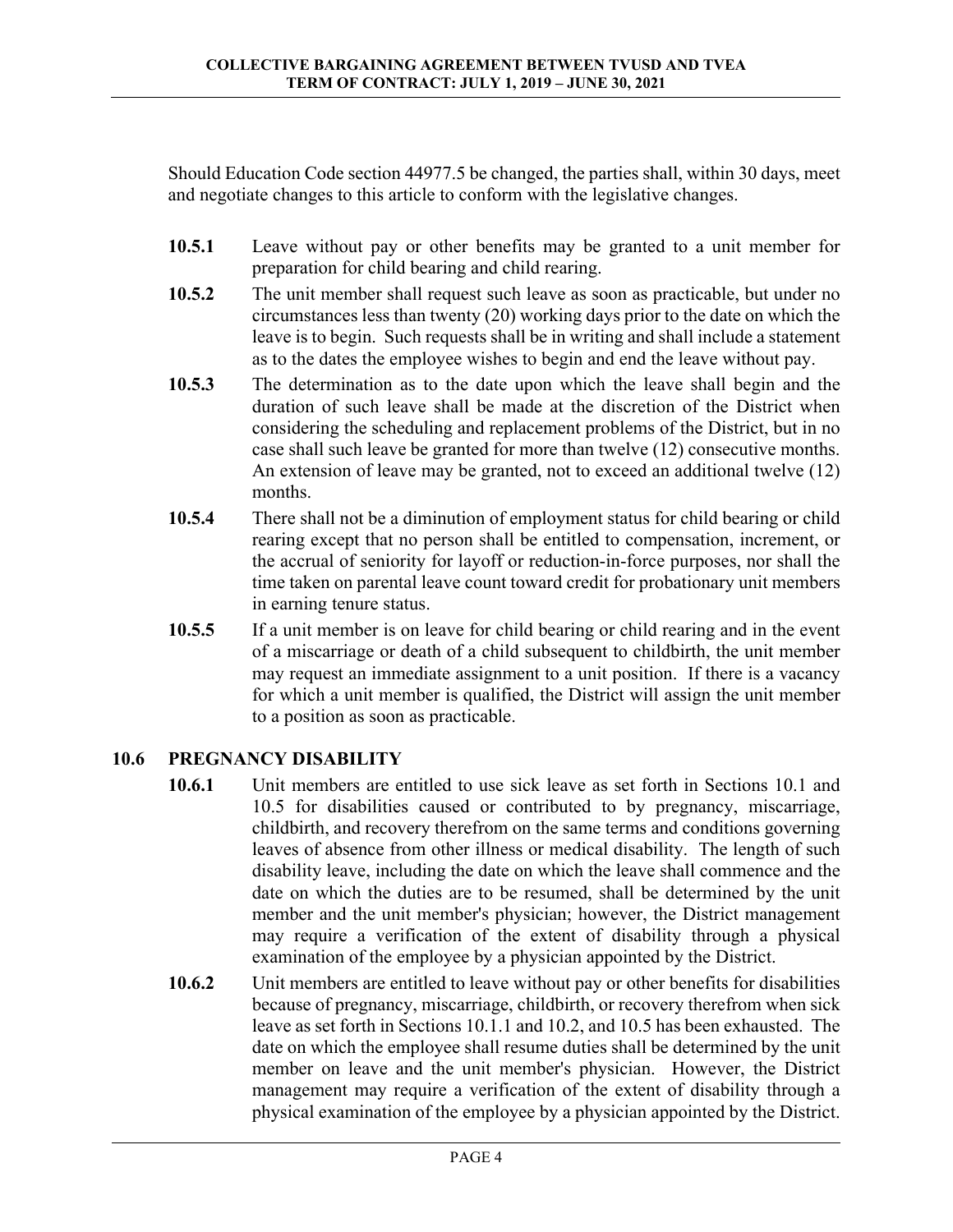**10.6.3** The unit member on leave for pregnancy disability shall be entitled to return to a position comparable to that held at the time the leave commenced.

## **10.7 FAMILY CARE LEAVE**

- **10.7.1** In accordance with law, the District shall grant family care leave to eligible unit members, without discrimination, when such leave does not constitute an undue hardship upon District operations. Unit members who are granted such leave shall be employed in the same or a comparable position upon returning from family care leave.
- **10.7.2** The District shall not be required to pay an eligible unit member during the period of any family care leave. A unit member shall not use sick leave during the period of any family care leave unless mutually agreed to by the District and the unit member.
- **10.7.3** If the eligible unit member's need for family care leave is foreseeable, he/she shall provide the District with reasonable notice of the need for the leave.
- **10.7.4** If the eligible unit member's need for family care leave is foreseeable due to a planned medical treatment or supervision, he/she shall make a reasonable effort to schedule the treatment or supervision to avoid disruption to the operations of the District, subject to the approval of the health care provider of the individual requiring the treatment or supervision.
- **10.7.5** An eligible unit member's request for family care leave to care for a child, a spouse, or a parent who has a serious health condition must be supported by a certification issued by the health care provider of the individual requiring care. The certification shall include the information set forth in subsection (i) (1) (A-D) of Government Code Section 12945.2. Upon expiration of the time estimated by the health care provider believes the employee needs to care for the individual requiring care, the unit member must immediately return to work.
- **10.7.6** Leave Provisions, including, but not limited to, Family Medical Leave Act (FMLA) and California Family Rights Act (CFRA), shall be in accordance with Federal and State Law. Where differences between Federal and State provisions occur, the eligible unit member may request the more beneficial of the two.

# **NON-MEDICAL LEAVE**

#### **10.8 PERSONAL BUSINESS**

A unit member may elect to use up to ten (10) days in a school year as Personal Business Leave. Administrative approval is only required if that leave extends a holiday or vacation period, and a unit member shall complete a form when making this request. Unit members shall be docked their per diem rate for any days taken in excess of ten (10) Personal Business days in the same school year.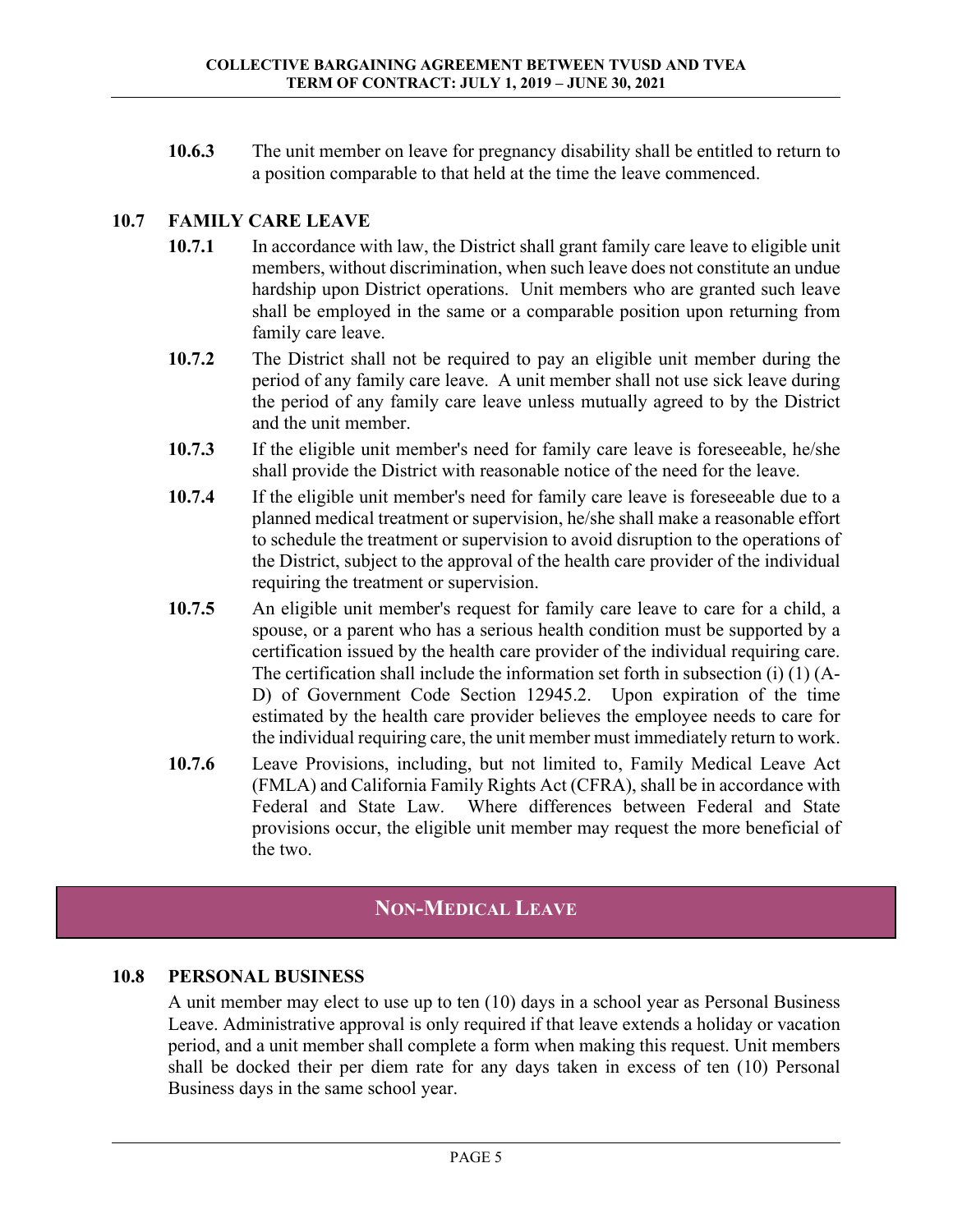#### **10.9 BEREAVEMENT**

- **10.9.1** A unit member shall be entitled to a maximum of three (3) days leave of absence, or five (5) days leave of absence if travel of more than 300 miles from home is required, without loss of salary on account of the death of any member of his/her immediate family. Bereavement days are not deducted from sick leave account.
- **10.9.2** For purposes of this provision, an employee, spouse, or registered domestic partner of the employee's immediate family member shall be limited to:
	- Mother
	- Father
	- Grandmother
	- Grandfather
	- Grandchild
	- **Sister**
	- Brother
	- Daughter
	- Daughter-in-law
	- Son
	- Son-in-law
	- Any step-family member referenced in this article, or
	- Any relative living in the immediate household

#### **10.10 JUDICIAL**

**10.10.1** Unit members will be provided leave for regularly called jury duty and to appear in court when called as a witness due to his/her employment with the District.

# **10.11 OTHER LEAVE WITHOUT PAY**

**10.11.1** Upon recommendation of the Superintendent and approval by the Board of Trustees, leave without compensation, increment, seniority or tenure credit, may be granted for a period of not more than one (1) school year for the following purposes: Peace Corps; care for a member of the immediate family who is ill; long-term illness of the unit member; service in an elected public office; professional study or research; or for personal reasons. The employee may request the option to purchase all fringe benefits while on leave without pay pursuant to this section.

> Any unit member on leave may ask to take an additional year of leave. Each request is subject to the same process in place for the granting of leaves of absences.

> The application for and granting of such leaves of absence shall be in writing. (Appendix G-3). In addition, a unit member on such leave shall notify the District Human Resources Development Office by March 1st of the school year as to intent to return to employment in the District. Failure to so notify will be considered an abandonment of position.